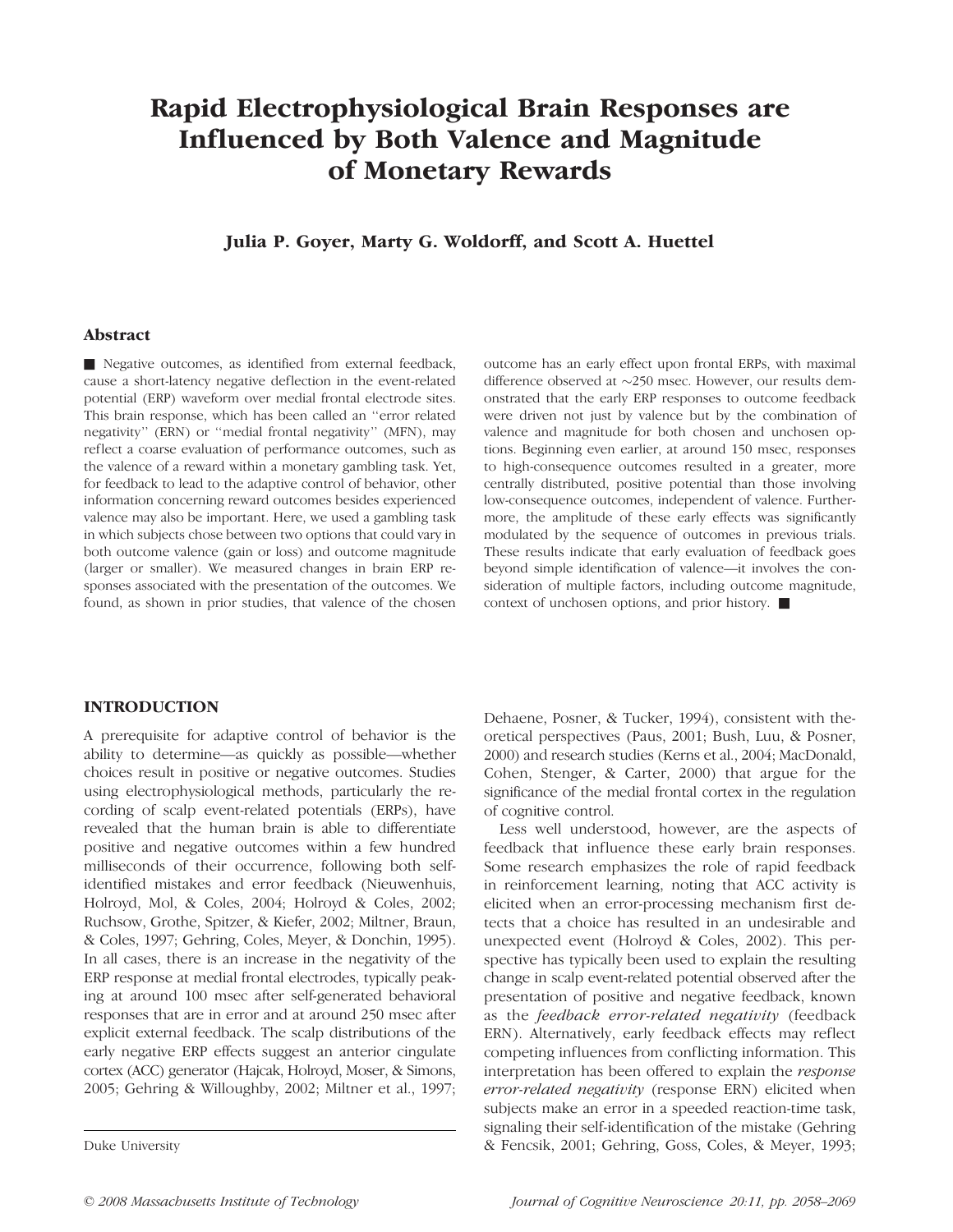Falkenstein, Hohnsbein, Hoormann, & Blanke, 1990). Although both may involve the ACC, the feedback and response ERNs have different scalp topographies, with the topography of the feedback ERN being more anterior and more right-lateralized (Gehring & Willoughby, 2004), suggesting that the two error responses are at least partly generated by different sets of neural sources.

A novel example of rapid brain signals that participate in outcome evaluation was identified by Gehring and Willoughby (2002), who used a monetary gambling paradigm. They found that ERP amplitude within 200 to 300 msec of feedback delivery depended on whether the gamble resulted in a gain or a loss. The observed difference in ERP activity between gains and losses was labeled the *medial frontal negativity* (MFN) and was localized, like other forms of the feedback ERN, to an ACC generator. In several studies, notably Yeung and Sanfey (2004), the amplitude of the MFN was attributed to a pure valence effect of the chosen outcome: There was a greater negative-polarity response when the chosen gamble resulted in a loss than in a gain. This occurred regardless of the reward magnitude and regardless of whether feedback about the alternative option showed that the unchosen choice in the gamble would have resulted in a worse or better outcome (Masaki, Takeuchi, Gehring, Takasawa, & Yamazaki, 2006; Yeung & Sanfey, 2004). A subsequent study revealed, however, that an ERN could be elicited to all incorrect responses in a monetary gambling task, not just losses, when stimulus features of the task emphasized whether a response was correct or incorrect—that is, whether it was the better of two choices (Nieuwenhuis, Yeung, Holroyd, Schurger, & Cohen, 2004). Accordingly, the MFN may reflect a special case of the ERN: a coarse error-detection mechanism that serves as an early warning system to identify something that is amiss in the environment, without ascertaining exactly what is awry.

Under this perspective, there is no a priori reason why rapid ERP responses such as the MFN or ERN should be sensitive only to the valence of an outcome. Behavioral economics studies have demonstrated that the interpretation of a given outcome depends, in many cases, on how that outcome is framed or on its relative value compared to other outcomes that could be obtained (Tversky & Kahneman, 1981). Recognizing the importance of context sensitivity, some researchers have described these rapid brain responses within a reinforcement-learning framework, suggesting that they reflect a negative temporal difference error to an event that is worse than expected (Holroyd & Coles, 2002). Hence, changes in the expected value of choice outcomes may lead to a scalar evaluation of reward value as a function of both reward valence and magnitude, rather than simply a categorical evaluation of outcomes as good or bad.

That the ERN can be evoked by a wide variety of experimental contexts—including negative feedback, monetary losses, and error commission itself—suggests that the error-processing system underlying the ERN can be flexibly influenced by different types of error-related information. Furthermore, Gehring (1992) showed that task manipulations which increase the motivation of subjects can, in turn, modulate the amplitude of the response ERN. The MFN, in turn, could reflect the activity of a system that quickly assesses not just gains and losses but the motivational significance of a wide range of events (Taylor et al., 2006; Bush et al., 2000), both to recognize consequential choices (e.g., for reinforcement learning) and to engage or disengage slower mechanisms for cognitive control.

These slower mechanisms may be represented by ERP responses in later time windows such as the P300 (Yeung & Sanfey, 2004). The P300 is a longer-latency positive ERP component peaking between 300 and 500 msec that has been associated with a variety of cognitive processes, including target detection, memory updating, and surprise (Polich & Kok, 1995; Sutton, Braren, Zubin, & John, 1965). Embedded in this late positive wave may be activity reflecting more precisely what went wrong (e.g., calculations of higher-level evaluations like regret and satisfaction) so corrections can be put in place (Taylor et al., 2006; Gehring & Fencsik, 2001). The amplitude of the P300 increases for increasingly rare or unexpected stimuli (Squires, Wickens, Squires, & Donchin, 1976; Sutton, Tueting, Zubin, & John, 1967), perhaps signaling the need for cognitive control. Previous reward studies have found the P300 to signal a shift to a different aspect of reward processing than occurs during the feedback negativity. Even when the early MFN response has been reported to be influenced only by valence, the later P300 in reward studies has been found to be influenced by a wide variety of factors, including the magnitude of the chosen option, the valence and magnitude of the alternative option, and the relative value of the alternative outcome in comparison with the chosen outcome (Yeung & Sanfey, 2004).

In the current experiment, we explored the hypothesis that the rapid MFN response to monetary gains and losses also depends on multiple factors, including the valence and magnitude of both chosen and unchosen options, proportionally to their influence on the overall utility of choice outcomes. We used a version of the simple gamble-selection paradigm devised by Gehring and Willoughby (2002) to elicit an electrophysiological response to choice outcomes. We had four aims. First, we wanted to replicate the basic valence-related MFN effect, both in its time course and its topography. Second, to characterize contributors to rapid ERP responses, we compared models for ERP amplitude that include not just the valence of the obtained outcome—the key parameter identified in prior studies—but also both the valence and magnitude of both the chosen and unchosen gambles. Third, we additionally examined longerlatency (e.g., 300–600 msec) loss-related ERP responses, under the hypothesis that there is a progression from an initial coarse evaluation for motivational significance that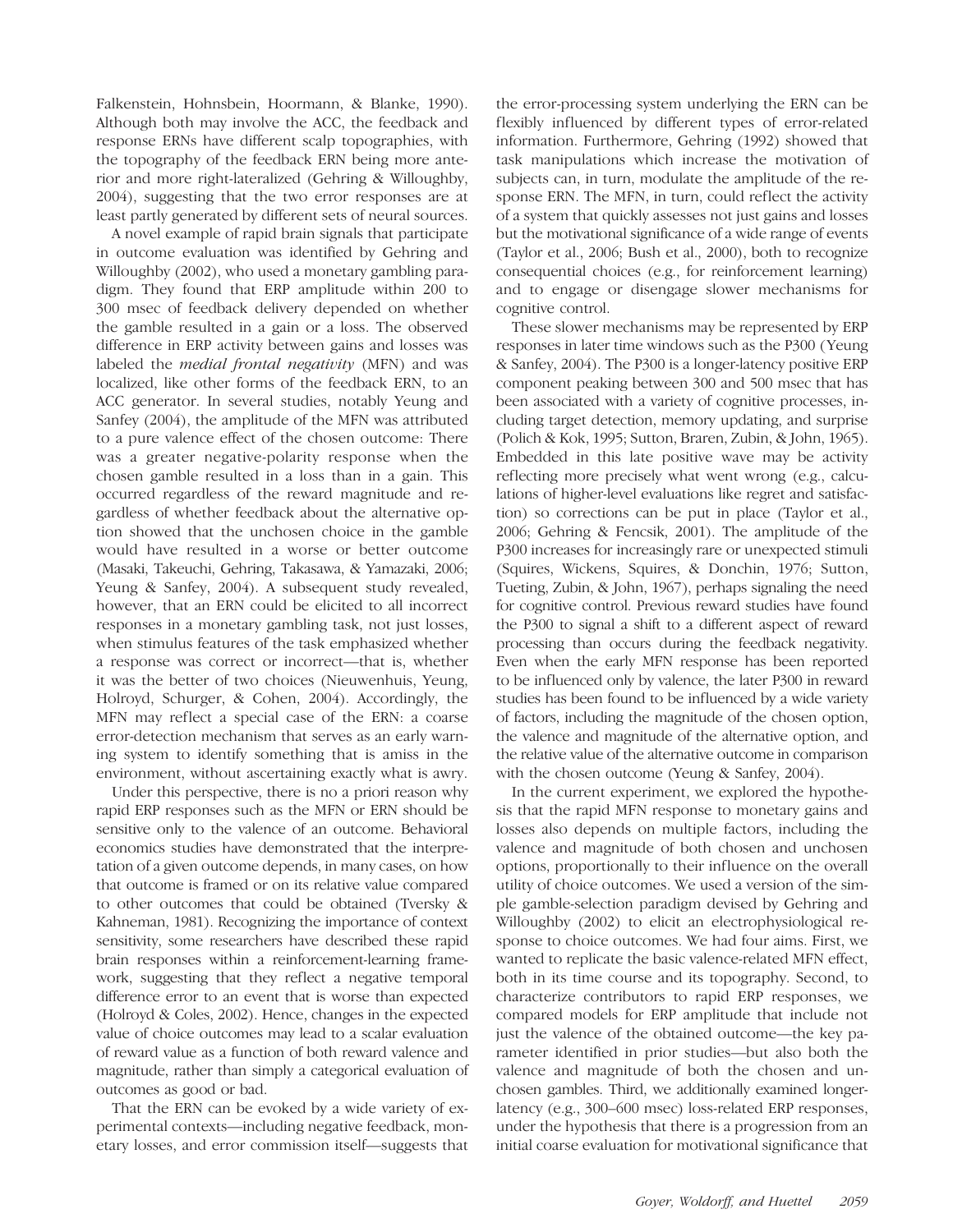is followed by more specific evaluations of particular stimulus properties. Finally, we investigated to what extent prior trial history—which presumably affects the motivational significance of the current outcomes might blunt or eliminate entirely the differential ERP responses to different outcomes.

### METHODS

#### Subjects

Twenty subjects (10 women) between the ages of 19 and 38 years (mean = 23 years) participated in the experiment. Participants received \$10 per hour plus a bonus amount on the basis of their earnings in the task, resulting in final payments ranging from \$33 to \$60. All were right-handed, had normal or corrected-to-normal visual acuity, and had normal color vision. The study protocol was approved by the Duke University Health System Institutional Review Board, and written informed consent was obtained from all subjects.

#### Apparatus and Procedure

We used a monetary gambling task (Figure 1A) adapted from that of Gehring and Willoughby (2002). Each trial began with the presentation of a white fixation cross.

Then two white squares simultaneously appeared for 1 sec, disappeared for 1 sec, and then each reappeared containing either the numeral 5 or 25. These numbers indicated the value, in cents, that could be gained or lost if that square were chosen. The values in the two squares were independent: Each had equal chances of being 5 or 25 so the two squares could contain different numbers or the same number.

Once participants chose a square, a white circle immediately appeared around the selected option, before the stimuli again disappeared, leaving only the fixation cross in the center. For clarity, we hereafter refer to trials in which the two squares had different values as ''free'' choices (because participants were free to choose between two possible reward levels) and trials in which the two squares had the same value as ''forced'' choices (because in these cases the subjects were forced to choose a particular value). In addition, choices of a square worth 25¢ will be termed ''risky'' because that option is associated with higher outcome variance, whereas choices of a square worth 5¢ will be termed ''safe.'' Thus, these two factors combine to form four basic trial types: free–risky, free–safe, forced–risky, and forced–safe.

After a variable delay (stimulus-onset asynchrony of 900–1100 msec), the squares were then presented



Figure 1. Experimental task and behavioral data. (A) Subjects participated in a monetary decision-making task adapted from Gehring and Willoughby (2002). Each trial began with the presentation of two squares, which thereafter disappeared and then reappeared with numbers inside. The numbers indicated the amount, in cents, that could be wagered by choosing that square. Following the subject's response and a variable interval, each square changed color to indicate whether it was associated with a monetary gain or loss. Note that the squares' outcomes were independent: both could be gains, both could be losses, or one could be a gain and the other a loss. (B) When subjects were faced with a choice between a smaller-magnitude (i.e., 5¢) and a larger-magnitude (i.e., 25¢) alternative, their choices tended to be risk seeking (65%). The proportion of risk-seeking choices increased further when the previous trials were losses, compared to when they were gains. Response time (shown adjacent to each node) also became systematically faster as subjects' choices became riskier. The prior-history nodes use the notation " $N - 2$ ,  $N-1$ "; for instance, "GL" indicates a gain, then a loss, then the current trial.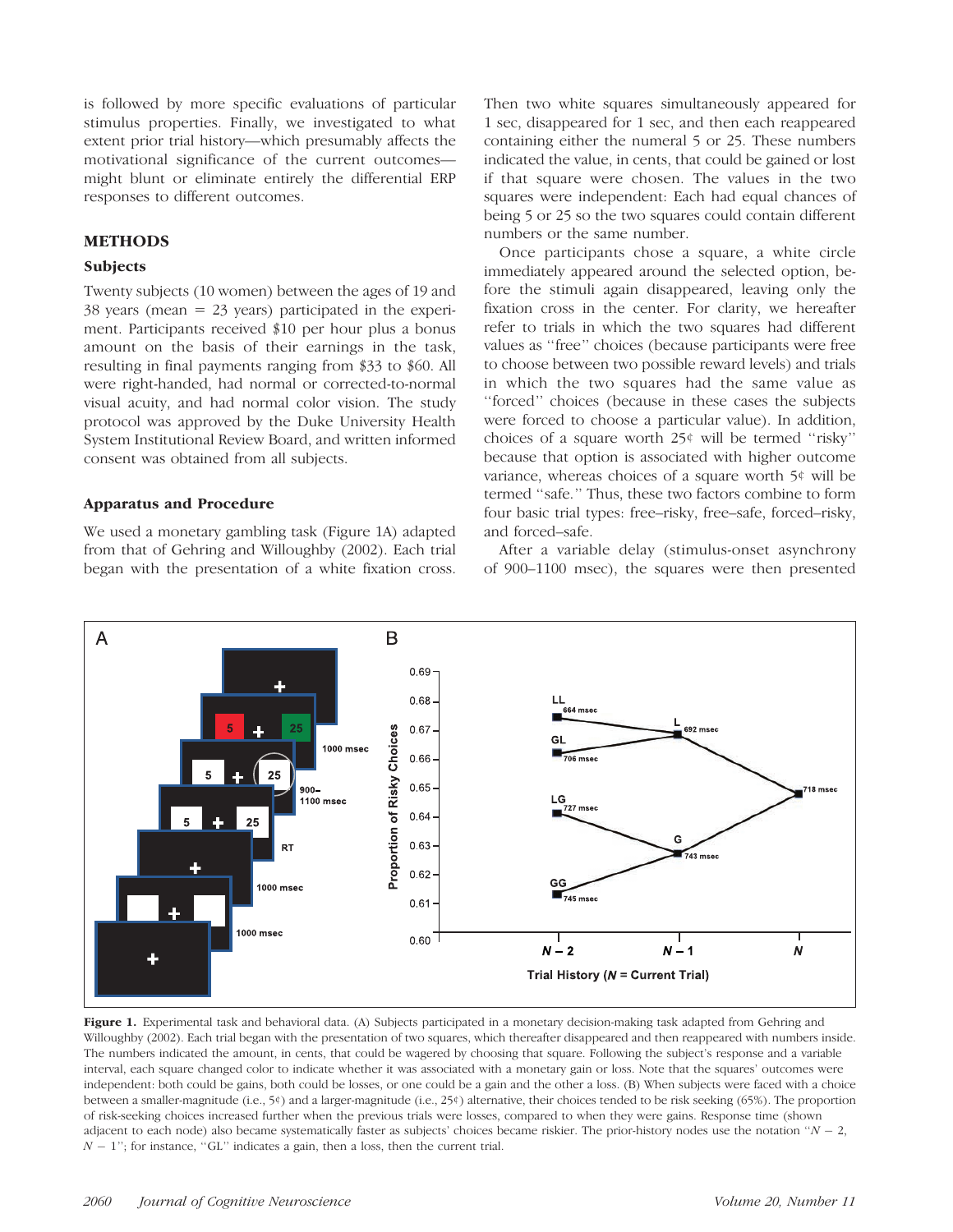simultaneously for 1 sec with the same numerals as before, but now colored either red or green (to indicate valence of outcome). For half of the subjects, green squares indicated monetary gains and red squares indicated monetary losses, whereas the reverse mapping was used for the remaining subjects. On each trial, the subject saw the outcomes of both the chosen and unchosen square, but only the amount from the chosen square was added or subtracted from their earnings for that run. Information about the total amount earned was only provided between runs. Each run was approximately 220 sec in duration.

The experimental session consisted of 20 runs of 32 trials each, separated by short breaks. The participants were instructed to indicate their choices on each trial by pressing the left or right button with their right hand, for the left and right squares respectively, and to keep their eyes on the fixation cross. The compensation procedure was similar to that of Gehring and Willoughby (2002). When a run resulted in a net gain, poker chips were given to the participant to represent the money earned (i.e., gains minus losses within that run). When a run resulted in a net loss, however, no poker chips were taken away. Thus, the bonus amount earned by subjects was equal to the sum of the money won on the trial blocks resulting in net gains. These procedures were used to increase the participants' motivation to attend to the gains and losses.

#### Data Acquisition

Scalp potentials were recorded continuously from 64 electrodes in a customized elastic cap (Electro-Cap International) spanning much of the surface of the scalp. Electrodes in the 64-channel cap are labeled in reference to the 10–20 electrode location system. Scalp and mastoid electrode impedances were kept below 5 and 2 k $\Omega$ , respectively. Scalp sites and the left mastoid were recorded in relation to a reference electrode at the right mastoid. Fixation and eye movements were monitored with both electrooculogram recordings and a zoom-lens video camera. Electrodes located over the left and right canthi were used to monitor horizontal eye position. The electrode over the right outer canthus was referenced to the left outer canthus, which in turn was referenced to the right mastoid. Electrodes beneath the two eyes, referenced to Fp1 or Fp2, were used to detect eye blinks. Both the electroencephalographic and electrooculographic signals were amplified on-line by a Neuroscan amplifier with a bandpass filter of 0.01–100 Hz and gain of 1000, and were digitized at a rate of 500 Hz per channel.

#### ERP Analysis

Artifact rejection was performed off-line to remove ERP epochs contaminated by eye movements, eye blinks, excessive muscle activity, or drift. We used standard event-averaging techniques to extract the mean time

courses of activity for each subject, at each electrode, for each combination of stimulus, choice, and outcome. All reported analyses describe ERP epochs that are timelocked to the onset of the outcome screen. Frequencies in the averaged ERP waveforms were low-pass filtered using a 9-point moving average filter, which heavily attenuates activity at and above 57 Hz at our 500-Hz digitization rate. The resulting ERP waveforms were then rereferenced to the algebraic average of the left and right mastoids. We report the time-locked average waveforms associated with the individual conditions for the outcome event (i.e., Figure 2, left) and topographic plots of activation associated with the differences between conditions (i.e., Figure 2, right; Figure 4).

We additionally examined the modulatory effects of valence and magnitude upon the ERP responses. Each of the chosen and unchosen options could have one of four outcomes: +25¢, +5¢, -5¢, or -25¢. The 4 \* 4 factorial combination of these factors resulted in a total of 16 possible trial types that could be encountered over the course of the experiment. We constructed a set of simple models that might account for the relative changes in ERP amplitude across these trial types. In the simple valence-chosen model, each trial type was categorized as 1 if the chosen outcome resulted in a loss or 2 if the chosen outcome resulted in a gain. This model replicates previous analyses of the MFN. In the magnitudechosen model, trials where the subject chose a 5¢ option were categorized as 1, and trials where the subject chose a 25¢ option were categorized as 2. We also examined valence-unchosen and magnitude-unchosen models, which categorized trials similarly by the contents of the unchosen option. Finally, we examined models that combined these factors (e.g., additive effects of both magnitude and valence and/or chosen and unchosen options).

We then examined how well each of these models predicted relative differences in ERP amplitude during the 200–300 msec MFN latency window, at the electrode location where there was maximal effect of valence (Fz). The correlations between mean ERP amplitude (across all subjects) for each of the 16 trial types and the predictions of each model are reported. The significance of these across-subject correlations was evaluated through random-effect analyses using the similar within-subject correlations as the first-level input. We used this analysis to replicate the finding that variance in the early ERP amplitude at frontal electrodes could be predicted by valence of the chosen outcome, while also evaluating whether other factors made a significant and unique contribution to these early ERP responses.

## RESULTS

#### Choice Behavior

On one-half of the trials, subjects were faced with a choice between two different potential outcomes: 25¢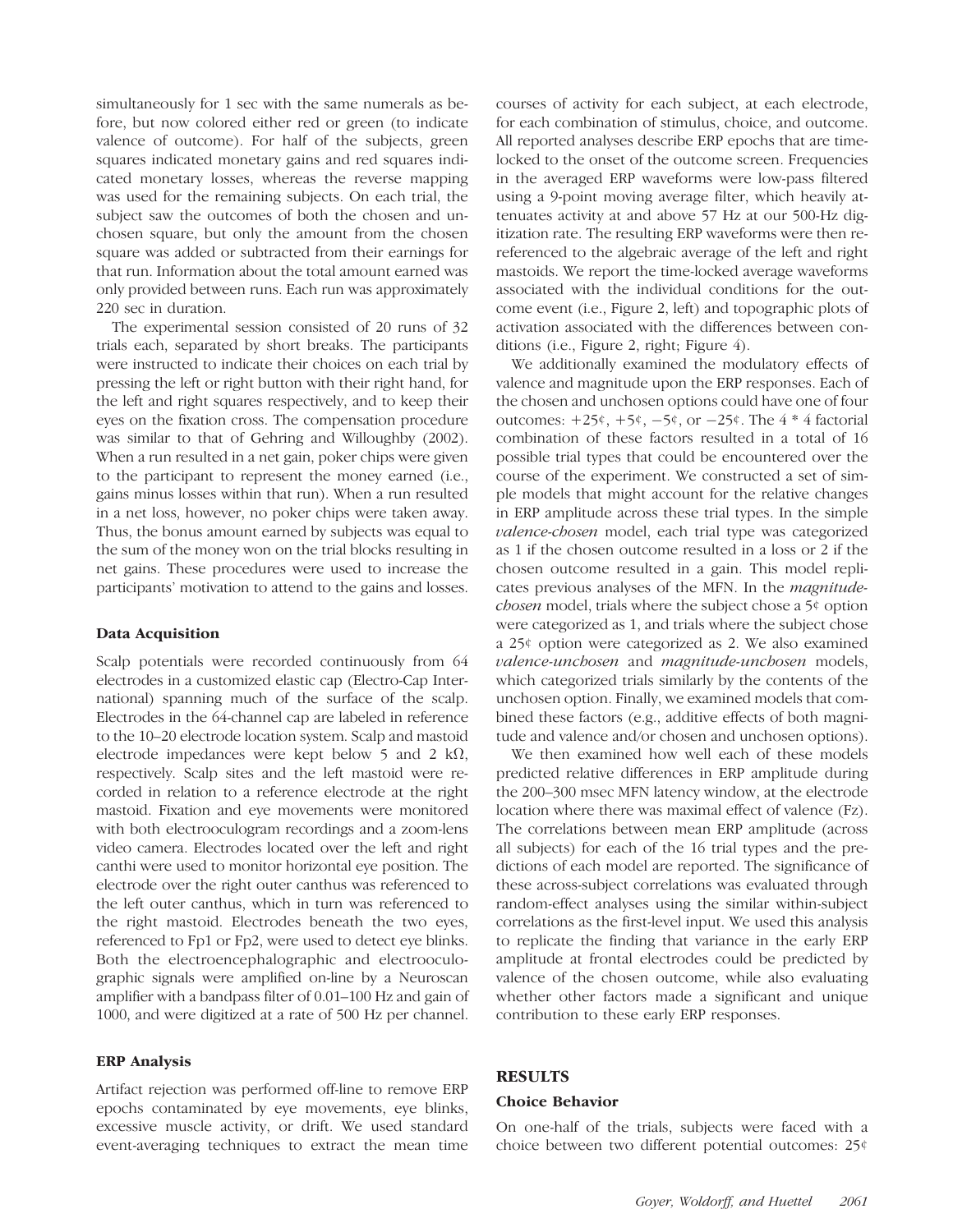

Figure 2. Effects of valence and magnitude upon early ERP responses. The electrophysiological responses evoked by the revelation of the outcomes of the chosen and unchosen gambles are shown (time courses at left, topographic maps over intervals from 100 to 600 msec at right). Note that negative is plotted up in all ERP graphs. (A) When the chosen gamble resulted in a loss, compared to a gain, the ERP response was more negative during the 200–300 msec time window (indicated by arrow). This valence effect, which was maximal over fronto-central electrodes (right), replicates prior reports of the medial frontal negativity, or MFN. (B) There was a smaller, but still significant, effect of the valence of the unchosen gamble—collapsing over chosen gains and losses—during the same time window. Furthermore, the magnitude of the chosen (C) and unchosen (D) gambles also contributed significantly to the observed ERP response at early latencies. However, the magnitude effects began earlier, were more sustained in time, and were more posteriorly distributed, compared to the valence effects. All ERP waveforms are taken from Fz.

and 5¢. The proportion of risky choices (i.e., choosing the 25¢ option when given the choice between 25¢ and 5 $\phi$ ) ranged from 0.31 to 0.97 (mean  $\pm SD = 0.65 \pm 0.16$ ) across subjects. Thus, subjects in our sample were slightly risk seeking, as frequently found when small rewards are used (Weber & Chapman, 2005; Prelec & Loewenstein, 1991). Given that subjects could not lose

money if a run resulted in a net loss—as adopted from Gehring and Willoughby (2002)—this tendency toward risk-seeking behavior is adaptive because increased variance results in valuable increased gains but also in inconsequential increased losses. We note that because whether a given choice resulted in a gain or loss on each trial was determined by a random process, there was no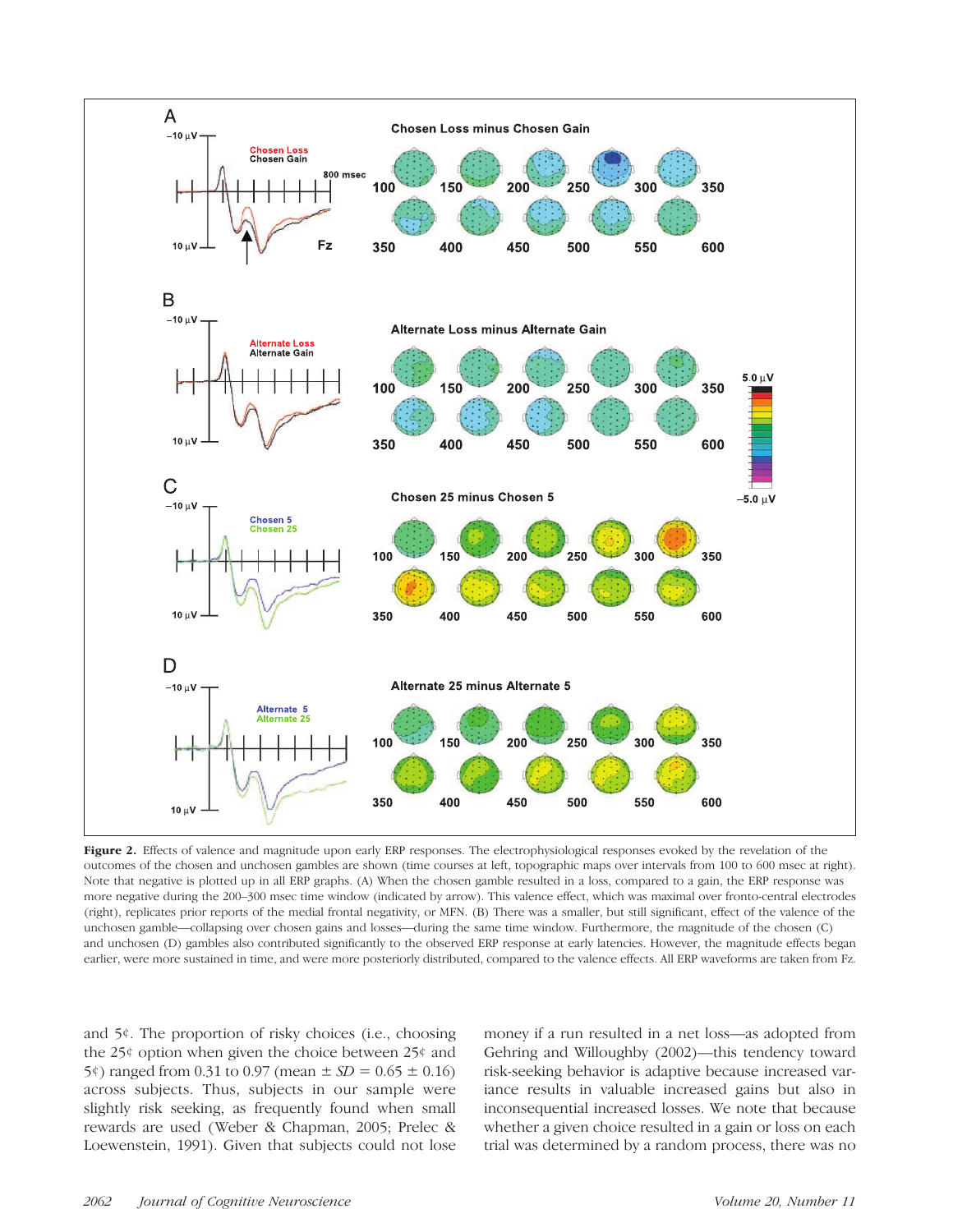strategy participants could use to win more often, and thus, winning probabilities were similar (around 50%) for all subjects.

The proportion of risky choices also varied as a function of preceding outcome valence (see Figure 1B). Participants' choices were more risky following a loss (mean  $\pm$  SD = 0.67  $\pm$  0.15) than following a gain  $[\text{mean} \pm SD = 0.63 \pm 0.17; t(19) = 2.47, p = .02],$  as found in previous studies utilizing this sort of paradigm (Masaki et al., 2006; Gehring & Willoughby, 2002). In addition, participants were most risk seeking after a loss of 25¢ (mean  $\pm SD = 0.68 \pm 0.15$ ) and least risk seeking after a gain of 25¢ [mean  $\pm SD = 0.61 \pm 0.22$ ;  $t(19) =$ 2.27,  $p = .03$ . To further examine the effects of previous outcome on risk-seeking behavior, we calculated the mean probability of a risky choice following various sequences of two and three successive outcomes. In each case, participants made a greater proportion of risky choices following successive losses than successive gains [two trials back, GG vs. LL:  $t(19) = 2.52$ ,  $p = .02$ ; three trials back, GGG vs. LLL:  $t(19) = 2.23, p = .04$ .

To corroborate the effects of previous outcome on risk-taking behavior, we also calculated response time for selecting one of the squares, following various sequences of outcomes (mean  $\pm SD = 718 \pm 166$  msec). Subjects were faster to respond after a loss (mean  $\pm$  $SD = 692 \pm 158$  msec) than after a gain [mean  $\pm SD =$ 743  $\pm$  172;  $t(19) = 3.35$ ,  $p = .003$ . This difference increased when comparing response times after two losses to those after two gains  $[t(19) = 3.35, p = .003]$ , but did not increase further when comparing response times after three previous losses to those after three previous gains  $[t(19) = 2.00, p = .06]$ . With regard to losses specifically, subjects were quicker to make a selection following two losses than they were following one loss  $[t(19) = 3.66, p = .002]$ .

#### The Early ERP Response to Outcome: Valence and Magnitude

We examined differences in the ERP response associated not only with the valence of the chosen outcome (as reported in previous studies), but also with the valence of the unchosen outcome and with the magnitudes of both the chosen and unchosen outcomes.

As shown in Figure 2A, the mean ERP response during the time interval 200–300 msec after the outcome screen was significantly more negative when the chosen option resulted in a loss than when it resulted in a gain [at Fz:  $F(1, 19) = 18.5, p = .0004$ , with maximal difference observed around 250 msec. This effect of the *valence of* the chosen option was largest at frontal electrode sites, particularly at Fz, and was slightly right-lateralized, replicating previous reports of the MFN (Masaki et al., 2006; Gehring & Willoughby, 2002). Thus, for the remainder of this article, when we refer to the MFN, we are referring to the mean amplitude of the difference wave between

loss and gain trials at Fz, during the interval 200–300 msec after the outcome is revealed.

The difference between losses and gains (MFN effect) on a given trial was influenced by the outcomes of the preceding trials (Figure 3), becoming smaller when the prior outcome was a loss compared to when the prior outcome was a gain  $[F(1, 19) = 6.18, p = .02]$ . Moreover, when the previous two trials were both losses, the difference between gains and losses was even smaller  $[F(1, 19) = 4.68, p = .04]$ , especially on forced–safe trials (which had similar ERP responses). Furthermore, the difference, as measured at Fz in this same latency range, between gains and losses was greatest when subjects chose the 25¢ option, either under free or forced conditions (chose  $25¢$  over  $5¢$ : 1.80  $\mu$ V;  $25¢$ ,  $25¢$ : 1.83  $\mu$ V) and was smallest when subjects chose the 5¢ option, particularly when this involved making a safe choice by choosing 5¢ over 25¢ (0.16  $\mu$ V). Thus, the previously reported loss-versus-gain MFN effect—which we replicate when aggregating across all trials—was enhanced under some trial histories and nearly absent on others.

Given these data suggesting that the MFN-latency ERP amplitude was modulated by factors other than valence of the chosen option, our analyses hereafter focus on these other factors and use the mean ERP response in each condition (not the difference between gains and loss outcomes) as the dependent measure. As illustrated by Figure 2B, the mean ERP response during the 200– 300 msec window was also significantly modulated by the *valence of the unchosen option*  $[F(1, 19) = 6.63]$ ,  $p = .019$ , such that the ERP response was more negative for unchosen losses than unchosen gains. This indicates that the valence of the unchosen option affects ERP amplitude in the same direction—but with a smaller effect—as the valence of the chosen option.

Although there were clear effects of valence, the raw ERP waveforms indicated that there were also early effects of the magnitude of the chosen option. The



Figure 3. Effects of prior trial history on the valence effect (MFN). The mean difference between gains and losses (MFN) was reduced following losses, decreasing to less than half of its mean amplitude when a trial followed two prior losses.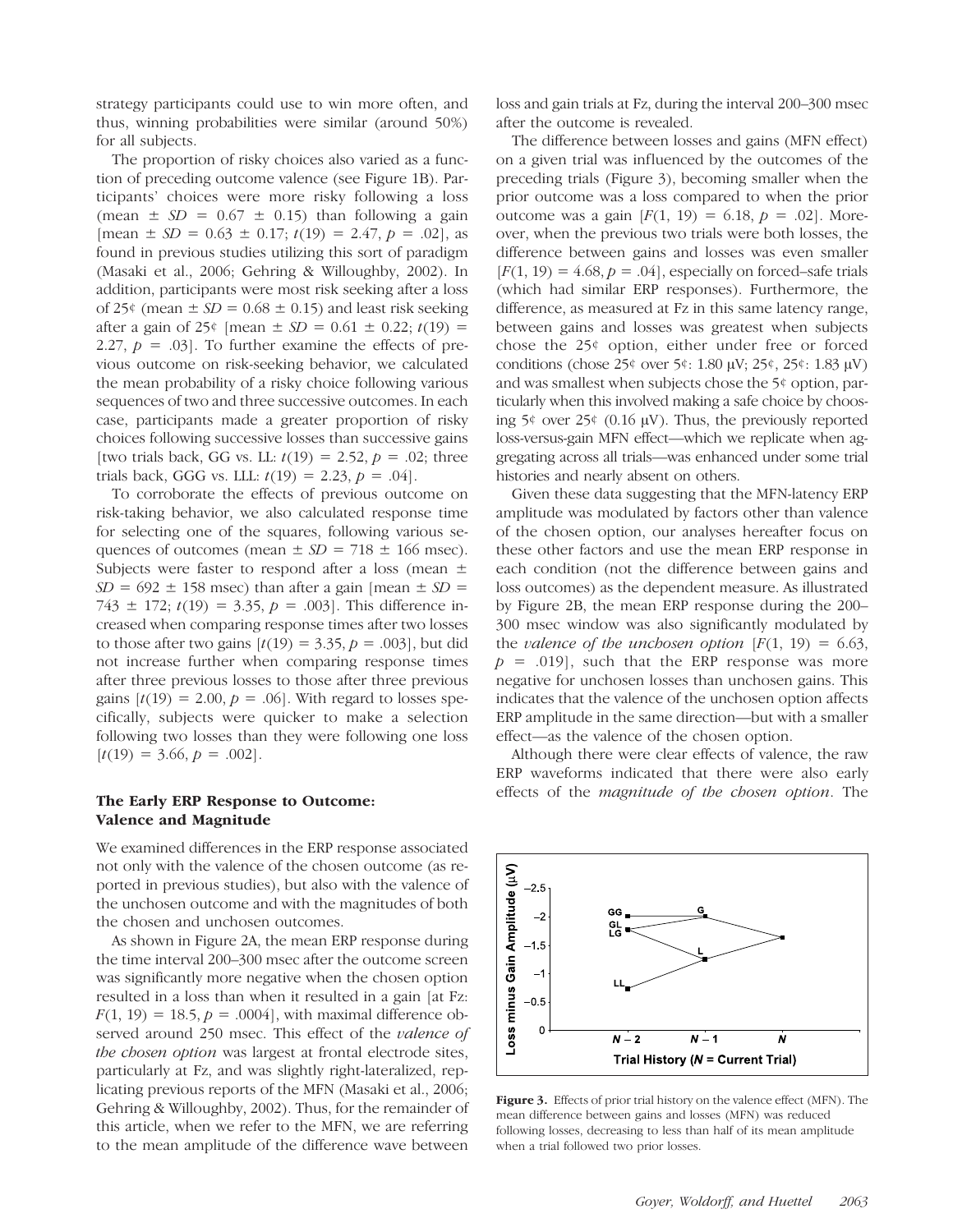ERP response was significantly more negative from 200 to 300 msec when the subject chose a 5¢ option, compared to choices of a 25¢ option  $[F(1, 19) = 23.1]$ ,  $p = .0001$ ; Figure 2C. Examination of the time course of this magnitude effect, however, indicated that it began earlier than the loss–gain MFN, starting at about 150 msec after the outcome was revealed, and persisted longer than the valence effect. In addition, the topographic maps of this magnitude effect showed a more posterior distribution than that of the loss–gain MFN, with greatest effects over central rather than frontal scalp sites. To assess whether this broad magnitude effect interacted with the valence effect, we examined the loss–gain difference waves for each of the small and large magnitude options. Although the loss–gain difference for the large magnitude option was numerically greater than the loss–gain difference for the small magnitude option (Figure 4) during the traditional 200–300 msec time window we had used for analyzing the MFN, that interaction was not statistically significant in that window  $[F(1, 19) = 2.47, p = .13]$ . However, a narrower window centered on the MFN (240–260 msec window) did show a significant valence by magnitude interaction, such that the loss–gain difference was greater for the larger magnitude trials  $[F(1, 19) = 4.51, p = .047]$ . Although the use of this time window reflects a post hoc analysis, the results suggest that the temporally focal valence effect and the persistent magnitude effect likely interact during the point in processing associated with the MFN.

Furthermore, during the 200–300 msec interval, there was also a significant effect of the magnitude of the unchosen option, with a more negative early ERP response when the unchosen option was 5¢ compared to 25¢  $[F(1, 19) = 12.97, p = .002;$  Figure 2D]. We investigated to what extent this effect was conditional on the subject's choice by examining topographic plots of the difference between ERP responses to 25¢ and 5¢ alternative outcomes, given each of the four possible outcomes of the chosen stimulus. We found substantial effects of the magnitude of the alternative option only when the subject chose the 5¢ option (Figure 5), regardless of whether the chosen stimulus resulted in a loss or in a gain. This may reflect the possible relevance of the alternative option in those trials for inducing regret or satisfaction, a possibility considered further in the Discussion.

These effects of magnitude were also evident when comparing specific decision types. When collapsing across losses and gains, the greatest ERP amplitude between 200 and 300 msec was to the forced–risky trials  $(6.40 \mu V)$ , with next greatest to the free–risky and free– safe trials  $(5.59 \mu V \text{ and } 5.17 \mu V,$  respectively), and the smallest to the forced–safe trials  $(3.36 \,\mu\text{V})$ ; Figure 6). All pairwise comparisons between forced–safe and other trial types were significant at  $p < .05$ . That is, during the time window typically associated with the MFN, the ERP response to trials in which at least one of the options involved 25¢ was greater than to trials where no 25¢ option was present. These results indicated that valence of the obtained outcome was not the only factor influencing early ERP responses, and thus our following analyses sought to compare different models for predicting relative ERP amplitude among conditions.



Figure 4. Effects of outcome magnitude upon the loss–gain difference wave. (A) Plotted are the difference waves obtained by subtracting the ERP response evoked by a gain outcome from that evoked by a loss outcome, separately for large-magnitude and small-magnitude outcomes. Post hoc analyses of the time window bracketing the MFN peak response (240–260 msec) indicated that there was a significant interaction between magnitude and valence. (B) Within this time window, there was a more negative response to losses compared to gains in electrodes over the medial frontal cortex, for both small-amplitude and large-amplitude rewards. However, the loss minus gain difference was greater for large-amplitude rewards. We note that the scale on these topographic plots has been reduced, compared to the other figures, to illustrate better the spatial distribution of activity.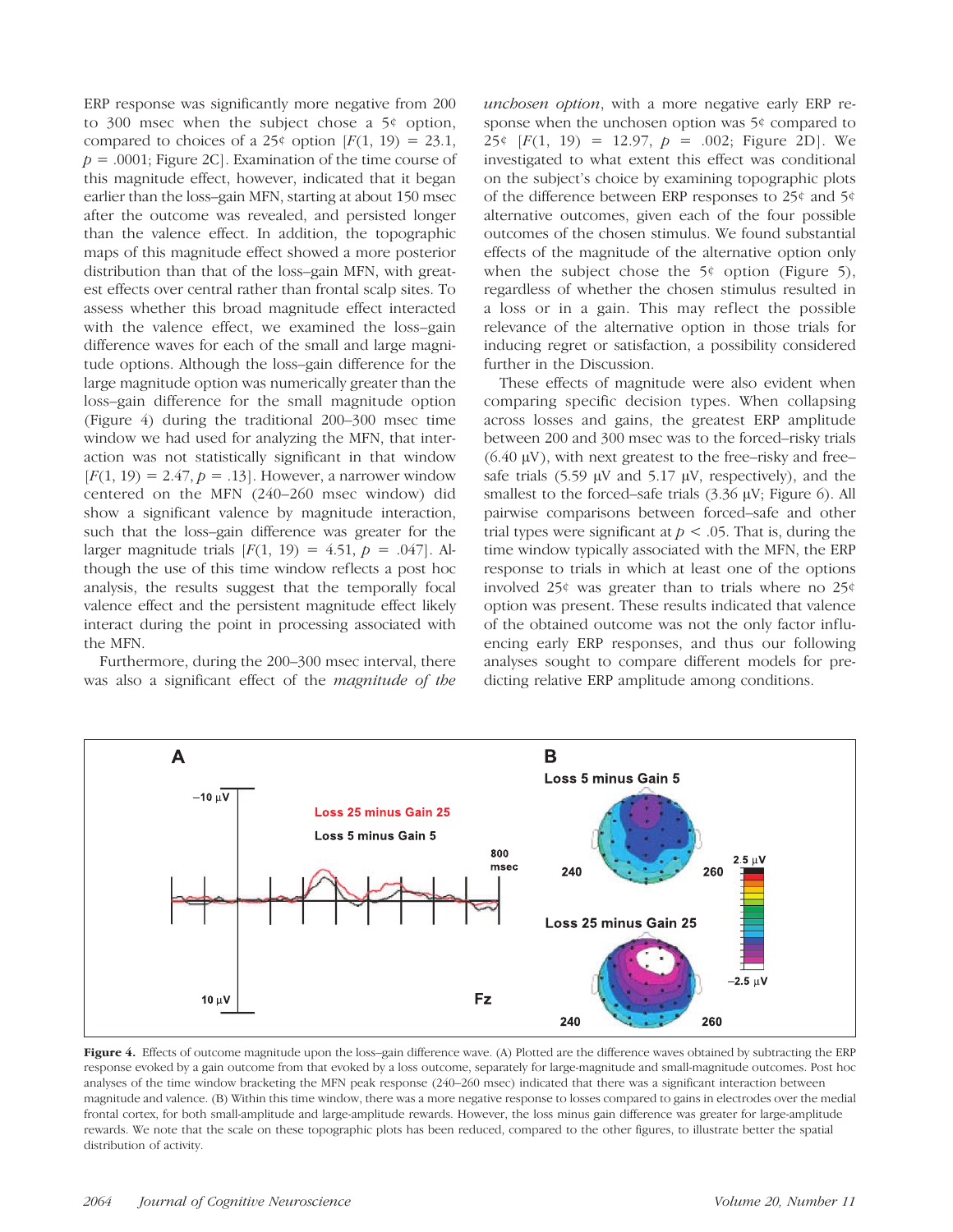Figure 5. Influence of alternative gambles on the early ERP response. To investigate how and under what circumstances the alternative outcome was processed, we generated topographic plots that contrasted large and small alternative gambles. (A) When the subjects chose the smaller option (i.e., 5¢), the potential difference over frontal regions was much more positive when the alternative was of large magnitude (i.e., 25¢) than when it was small (i.e., 5¢). This difference was present by about 150 msec following the revelation of the gamble outcomes and was evident for both loss trials and gain trials. (B) When subjects chose the larger option (i.e., 25¢), there was no differential effect of the amplitude of the unchosen outcome.



#### The Early ERP Response to Outcome: Comparison of Models

We compared models that predicted the relative ERP amplitude at Fz across trial types during the MFN latency range of 200–300 msec as a function of magnitude and/ or valence of the outcomes of the chosen and/or unchosen options (see Methods for details). As expected from the prior literature, a model that uses only the valence of the chosen outcome (typically cited as the



Figure 6. Effects of trial type upon early ERP responses. There were significant effects of the type of decision when controlling for outcome valence, upon the ERP responses observed to the revelation of the outcome. The most positive ERP amplitude was observed to forced–risky trials (e.g., 25¢–25¢), with the least positive ERP amplitude found for forced–safe trials (e.g., 5¢–5¢). Trials where the subjects had freely chosen between one risky and one safe gamble were of intermediate ERP amplitude. Bars indicate pairs of conditions that were significantly different at  $p < .05$ .

primary determinant of the MFN) had a reasonably good correlation with the observed data  $[r = .57, t(14) = 2.60]$ ,  $p = .02$ ; see Figure 7A. Even so, substantial variance remained to be explained. A similar model that used only the *magnitude of the chosen outcome* had nearly identical performance  $[r = .55, t(14) = 2.46, p = .03]$ , indicating that both factors had similar explanatory power. Furthermore, both the valence and magnitude of the unchosen outcome made a significant contribution to the ERP response during this time window.

We next examined models that combined valence and magnitude. Most notably, the best model for ERP amplitude during the 200–300 msec time window was a simple addition of both the valence and the magnitude for both the chosen and unchosen outcomes  $[r = .90]$ ,  $t(14) = 7.72$ ,  $p < .0001$ . This model explained more than 82% of the variance in amplitude of the ERP waveform at Fz during that interval, providing compelling evidence that the rapid ERP response depended on more than just the valence of the observed outcome. Other factors, including at least the magnitude of the reward and the characteristics of the unchosen outcome, were also significant contributors.

#### Later ERP Responses to Outcome

We repeated our comparison of models for later time windows. Unlike for the 200–300 msec window, the mean ERP amplitude during the 300–400 msec window was best predicted by a model that used only the magnitude of the chosen and unchosen outcomes (Figure 7B). This model had very high correlations with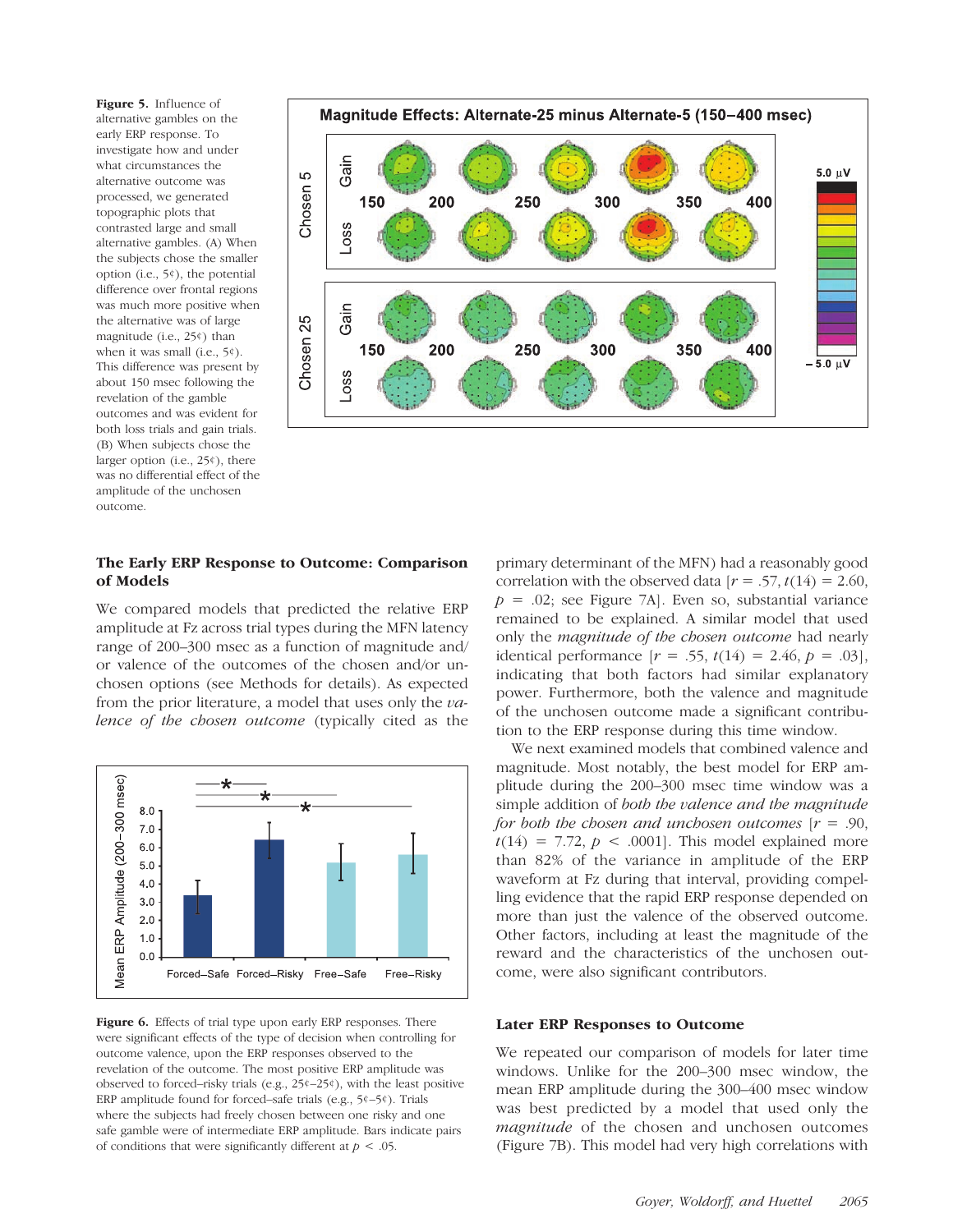

Figure 7. Variance in ERP amplitude explained by valence and/or magnitude during different latency windows. (A) During the time window associated with the MFN (200–300 msec), the valence of the chosen outcome explains a significant proportion of the total variance in ERP amplitude  $(\sim)30\%$ , red bar at left) across the 16 possible trial types (see text for details). However, significant contributions are also made by the magnitude of the chosen outcome and by both the valence and magnitude of the unchosen outcomes. A model, which linearly combines both factors for both outcomes, explains more than 80% of the ERP variance across trial types. (B) In contrast, from 300 to 400 msec, only magnitude information, particularly from the chosen outcome, makes a significant contribution to ERP amplitude. (C) Later in processing, from 400 to 500 msec, both valence and magnitude again make significant contributions, but with the greatest contribution coming from the magnitude of the unchosen outcome. Stars indicate factors with significant contributions at  $p < .05$ .

the ERP responses recorded at both Fz and Pz, a posterior midline site where P300 amplitude is typically maximal. For both electrodes, most of the variance was

explained by the magnitude of the chosen outcome [Fz:  $r = .71$ ,  $t(14) = 3.77$ ,  $p = .002$ ; Pz:  $r = .85$ ,  $t(14) = 6.04$ ,  $p < .001$ ], with a smaller (but still significant) component associated with the magnitude of the unchosen outcome at Fz  $[r = .55, t(14) = 2.46, p = .027]$ . Virtually none of the variance during this time window could be explained by the valence of either the chosen or alternative outcome (for both Fz and Pz, each  $p > .2$ ).

Interestingly, ERP positivity at Fz for this 300–400 msec window increased as a function of the absolute magnitude of difference between the chosen and alternative outcomes [ANOVA with four levels of difference:  $F(1, 19) =$ 9.73,  $p \leq 0.01$ . Although greater negative differences between chosen and alternative outcomes might be presumed to induce greater regret, and greater positive differences might be presumed to induce greater satisfaction, the similarity in the ERP amplitudes associated with both types of differences suggests that such a regret-tosatisfaction continuum is unlikely. The response in this interval was also modulated by the outcome of the preceding trial. The responses to gains at Fz were more positive following a gain than following a loss  $[F(1, 19) =$ 7.64,  $p = .01$ .

The valence effect reappeared at an even later window: 400–600 msec after feedback. Within this interval, the ERP response at Fz was significantly more negative for losses than for gains  $[F(1, 19) = 14.1, p = .001]$ . Additionally, during the 400–600 msec period, the unchosen option, particularly its magnitude, had a greater effect upon ERP amplitude than did the chosen option (Figure 7C). The valence and magnitude of the alternative outcome explained 38% of the variance between 400 and 500 msec and 41% of the variance between 500 and 600 msec. Furthermore, from 500 to 600 msec, only 7% of the variance in ERP amplitude across trial types could be explained by the magnitude of the chosen outcome, whereas 53% of the variance could be explained by the magnitude of the alternative outcome.

#### DISCUSSION

There has undoubtedly been significant selection pressure for cognitive mechanisms that support rapid estimates of stimulus utility. Prior studies have demonstrated brain activity that might support some aspects of such estimates, most notably a short-latency (200–300 msec) electrophysiological response in the medial frontal lobe that indicates the valence of an obtained outcome (Yeung & Sanfey, 2004; Gehring & Willoughby, 2002; Holroyd & Coles, 2002; Miltner et al., 1997). Our results, although consistent with these earlier findings, suggest an additional consideration: The rapid neural response is unique neither to valence nor to information from the chosen (i.e., obtained) outcome and should not simply be defined as the loss minus gain difference of the chosen outcome, as in previous studies. Instead, both valence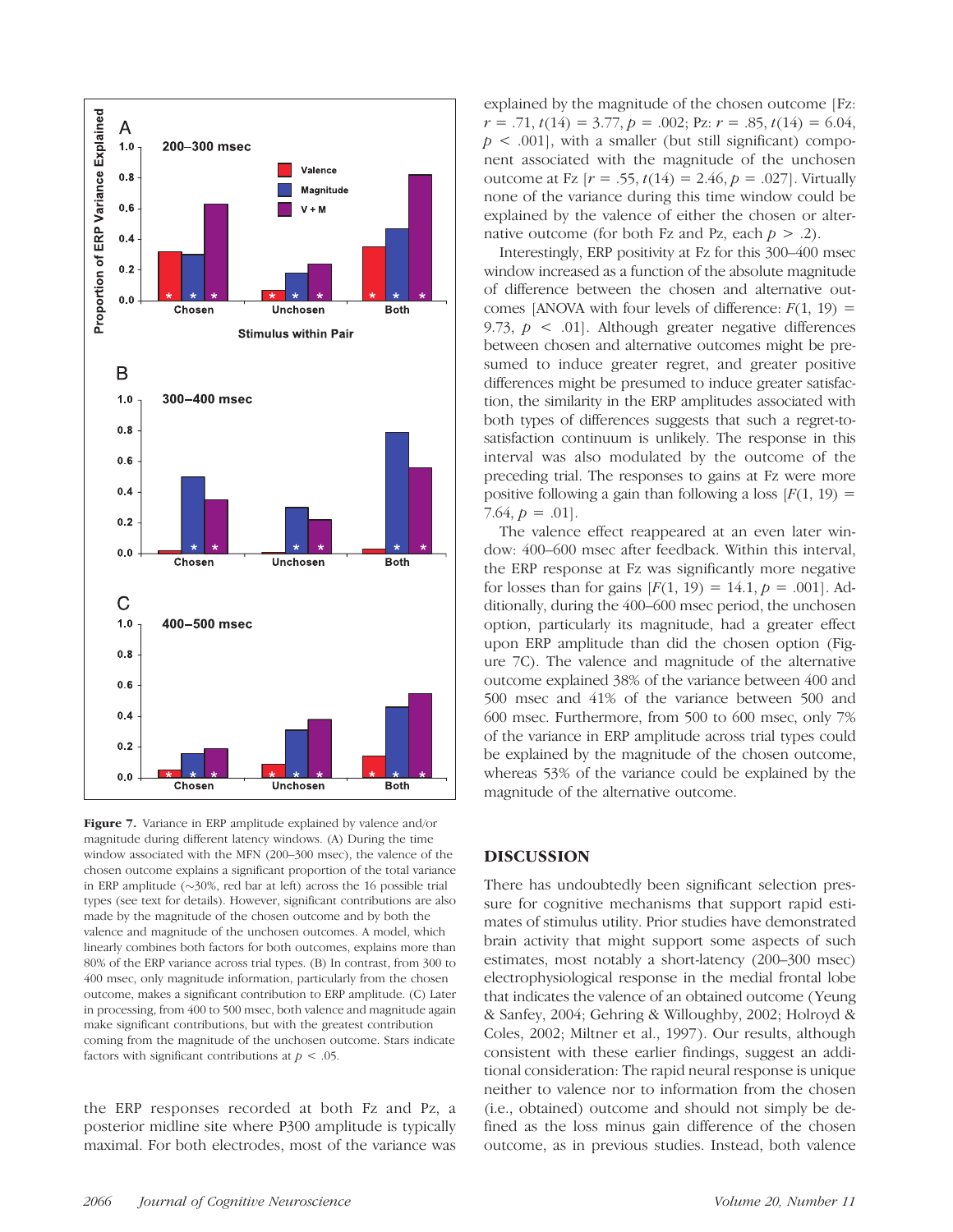and magnitude, of both the chosen and unchosen outcomes, influence neural processing at an early stage.

Our results further indicate that valence and magnitude modulate rapid brain activity through different time courses. Valence information is manifest in at least two distinct intervals: between 200 and 300 msec and between 400 and 600 msec. Magnitude information, in the form of a slow positive wave, has effects that begin earlier (at around 150 msec after the outcome revelation) than those due to valence information and continue to modulate the ERP response for more than several hundred milliseconds subsequently. Spatial differences are also evident. Although the feedback negativity is greatest over medial frontal sites, with particularly focal activity between 250 and 300 msec, the magnitude effects are more broadly distributed over the brain, consistent with neuroimaging studies that have found several magnitude sensitive brain regions (Knutson, Taylor, Kaufman, Peterson, & Glover, 2005; Breiter, Aharon, Kahneman, Dale, & Shizgal, 2001; Elliott, Friston, & Dolan, 2000), including the orbito-frontal cortex, the insula, and the ventral striatum. However, the valence and magnitude effects cannot be precisely mapped onto the feedback ERN and P300, respectively. Most notably, the effects of magnitude are evident much earlier than could be attributable to the P300.

## Amplitude of Early ERP Activity Depends on more than Valence

Outcome valence is relevant in a wide variety of situations, from error monitoring in simple motor tasks to decision making involving monetary gambles. Yet, an outcome can be of negative valence or an action can be an error while still being of minimal consequence. Supporting this intuition, errors do not automatically trigger rapid, error-related electrophysiological responses. Whether an outcome is of substantial motivational value has significant effects on the associated neural activity measured both with electrophysiology (Bush et al., 2000) and with functional magnetic resonance imaging [fMRI] (Taylor et al., 2006). This is consistent with the reinforcement learning theory of the ERN (Holroyd & Coles, 2002), which holds that a neural error-processing system provides a scalar estimate of utility on the basis of recent environmental events. Examples of the effects of magnitude are evident in the ERP waveforms themselves (e.g., in Figure 5). Magnitude effects upon ERP amplitude began at 150 msec, earlier than the typical latency of the valence-defined MFN (200–300 msec), and persisted for several hundred milliseconds afterward.

Because the observed scalp topography suggests that magnitude effects have a different, somewhat more posterior, distribution than the effects of valence, our results should not be interpreted to mean that a single error signal provides information about both magnitude and valence. Indeed, our results, like those of Yeung and Sanfey (2004), indicate that there may be separate contributions of valence and magnitude that have different timing and topography. However, our results also suggest that there was a significant Valence  $\times$  Magnitude interaction within a time window bracketing the peak of the MFN (Figure 4). The rapid electrophysiological responses thus represent the confluence of two effects, a magnitude effect that begins early and persists throughout the recording period and a valence effect that is only evident in distinct time windows during that span. We note as a caveat that because the mean reward obtained in our task was zero, the effects of valence are confounded with that of prediction error *(i.e., positive valence out*comes always co-occur with positive prediction errors). Future studies will need to deconfound these two factors by inducing bias in participants' expected outcomes.

Notably, our results conflict with some prior reports by demonstrating that the MFN amplitude depends upon the characteristics of the unchosen stimulus. In prior studies, only later responses such as the P300 were affected by the outcome status of the alternative choice (Yeung & Sanfey, 2004; Gehring & Willoughby, 2002). In light of those results, previous theories have posited that the feedback ERN, of which the loss-related MFN may be a special case, reflected scalar errors that indicate outcome valence but not vector errors that also include correctness (Mars, De Bruijn, Hulstijn, Miltner, & Coles, 2004). The feedback negativity was thought to be so early in processing that it could only reflect a coarse evaluation of choice outcomes along a good–bad dimension (Yeung & Sanfey, 2004). Yet, unchosen options contextualize the psychological valence of an outcome, just like the magnitude of a chosen option would; getting a small monetary gain could cause regret if one had passed up the option that resulted in a much larger reward. Consequently, early error signals could be sensitive to the degree of error, varying according to the extent to which the chosen outcome differs from the most desirable outcome (Falkenstein, Hohnsbein, & Hoormann, 1996; Bernstein, Scheffers, & Coles, 1995). These findings call for a reconceptualization of the feedback negativity: What is most important for error processing is the motivational significance of the error, which can be determined by comparing chosen outcomes to forgone outcomes on the same trial, in addition to outcomes on previous trials.

Along these lines, prior studies have shown that the amplitude of early error or valence signals can be altered by task properties that change the motivational value of outcomes. Instructions that emphasize speed over accuracy, which may devalue the significance of error trials, have been shown to decrease the size of the responserelated ERN (Falkenstein, Hohnsbein, & Hoormann, 1995; Gehring et al., 1993). Errors that cause monetary losses have been found in fMRI studies to evoke more ACC activation than errors that do not lead to monetary loss (Taylor et al., 2006). Furthermore, subjects who score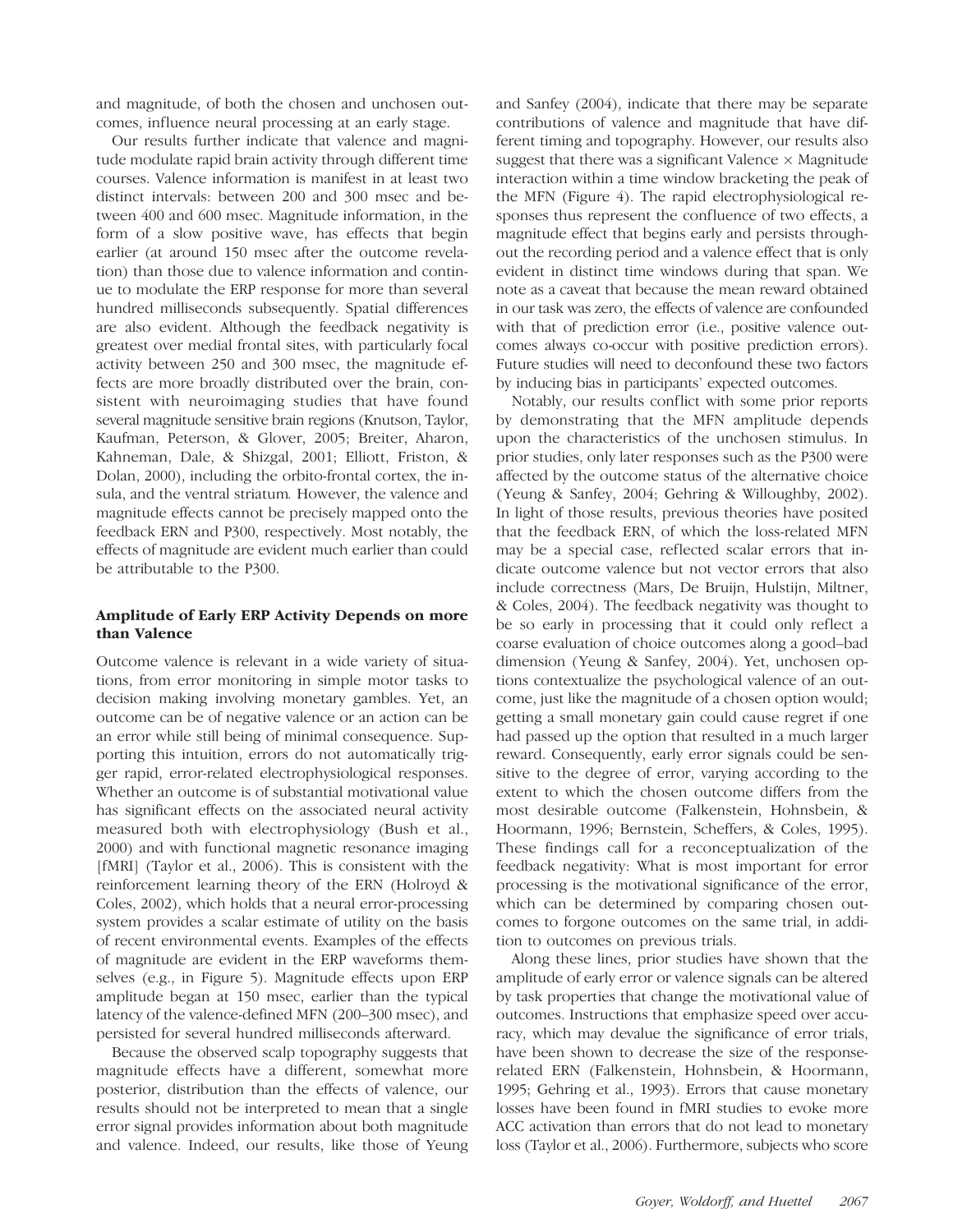highly on tests of negative emotionality personality traits, and who were initially distressed by errors, lose motivation and exhibit decreased ERN amplitude over the course of an experiment (Luu, Collins, & Tucker, 2000). We observed a similar effect of prior losses: Increases in the number of losses on previous trials were accompanied by decreases both in response time and in the ERP difference between losses and gains on the current trial. This effect was present following one loss and was even more prominent following two losses. Note that because all outcomes in the current task were determined randomly, the observed modulation of MFN amplitude might reflect similar modulations of control systems on the basis of short-term predictions of event outcomes (Huettel, Mack, & McCarthy, 2002; Squires et al., 1976).

## Sustained Effects of Outcome Magnitude upon ERP Signals

The rapid MFN response is not the only aspect of the ERP signal that represents an evaluation of outcome. Later responses, such as the P300, also have been found to vary in accordance with feedback. When measured during gambling tasks, for example, P300 amplitude increases both with increasing outcome magnitude and when the alternative outcome is larger than the obtained outcome or is a gain (Yeung & Sanfey, 2004). Although positive and negative feedback evoke similar P300 responses if both occur with equal probability (Yeung & Sanfey, 2004; Campbell, Courchesne, Picton, & Squires, 1979), subjective beliefs about probability may result in differential P300 responses to positive and negative feedback, even though each form of feedback may be equally likely (Hajcak et al., 2005).

To explain why the P300 appears to be sensitive to valence under some circumstances but not others, Yeung and Sanfey (2004), who found that the P300 amplitude was larger when the alternative outcome was better than the chosen outcome relative to when it was worse, speculated that the P300 may be influenced by emotional consequences of decisions (e.g., regret) but not by reward value itself. Supporting this perspective, in an fMRI study in which regret was induced by revealing the outcome of the unchosen option in a gambling task, increased regret was associated with enhanced activity in the ACC (Coricelli et al., 2005). However, we found that outcomes leading to regret and outcomes leading to satisfaction evoked similar P300 amplitudes, when controlling for the amount of difference between the chosen and alternative outcomes. Thus, the P300, when quantified as the mean amplitude between 300 and 400 msec, seems to reflect a specific reward magnitude effect (i.e., the difference between the chosen and alternative outcomes) and not a psychological valence effect measurable along a satisfaction-to-regret continuum. Instead, emotional appraisal of the outcome may not occur until 400 msec, when the ERP response to losses again becomes more negative than the ERP response to gains.

#### **Conclusions**

In sum, we found that rapid ERP responses to a monetary reward depend on more than the valence of that reward—they also depend on its magnitude and contextual factors such as prior outcome history. The effects of reward magnitude were observed at even shorter latency than the effects of valence. Furthermore, the variance in relative ERP amplitude during the MFN window (200–300 msec) was explained best by including, as predictors, both the magnitude and the valence of both the chosen and unchosen outcomes. Together, these results support the idea that early discrepancy signals, evident in activity from sources in the medial frontal cortex and more posteriorly, broadly detect not just errors but motivationally salient events. These early signals presumably encode the urgency or severity of the problem (Gehring, Himle, & Nisenson, 2000), whereupon they engage other slower mechanisms (Taylor et al., 2006) that could be reflected in later ERP responses. Future studies should examine more precisely the specific neural systems underlying valence and magnitude effects, including the extent to which they can be spatially distinguished in the brain.

#### Acknowledgments

We thank Tineke Grent-'t-Jong, Chien-Te Wu, and Kenneth Roberts for assistance in data collection and analysis, and McKell Carter, Kevin LaBar, James Morris, O'Dhaniel Mullette-Gillman, David Smith, and Bethany Weber for comments on the manuscript. Support was provided by NIMH R01-70685 (S. A. H.) and NIMH R01-60415 (M. G. W.).

Reprint requests should be sent to Scott A. Huettel, Brain Imaging and Analysis Center, Box 3918, Duke University Medical Center, Durham, NC 27710, or via e-mail: scott.huettel@ duke.edu.

#### REFERENCES

- Bernstein, P. S., Scheffers, M. K., & Coles, M. G. (1995). ''Where did I go wrong?'' A psychophysiological analysis of error detection. Journal of Experimental Psychology: Human Perception and Performance, 21, 1312–1322.
- Breiter, H. C., Aharon, I., Kahneman, D., Dale, A., & Shizgal, P. (2001). Functional imaging of neural responses to expectancy and experience of monetary gains and losses. Neuron, 30, 619–639.
- Bush, G., Luu, P., & Posner, M. I. (2000). Cognitive and emotional influences in anterior cingulate cortex. Trends in Cognitive Sciences, 4, 215–222.
- Campbell, K. B., Courchesne, E., Picton, T. W., & Squires, K. C. (1979). Evoked potential correlates of human information processing. Biological Psychology, 8, 45–68.
- Coricelli, G., Critchey, H. D., Joffily, M., O'Doherty, J. P., Sirigu, A., & Dolan, R. J. (2005). Regret and its avoidance: A neuroimaging study of choice behavior. Nature Neuroscience, 8, 1255–1262.